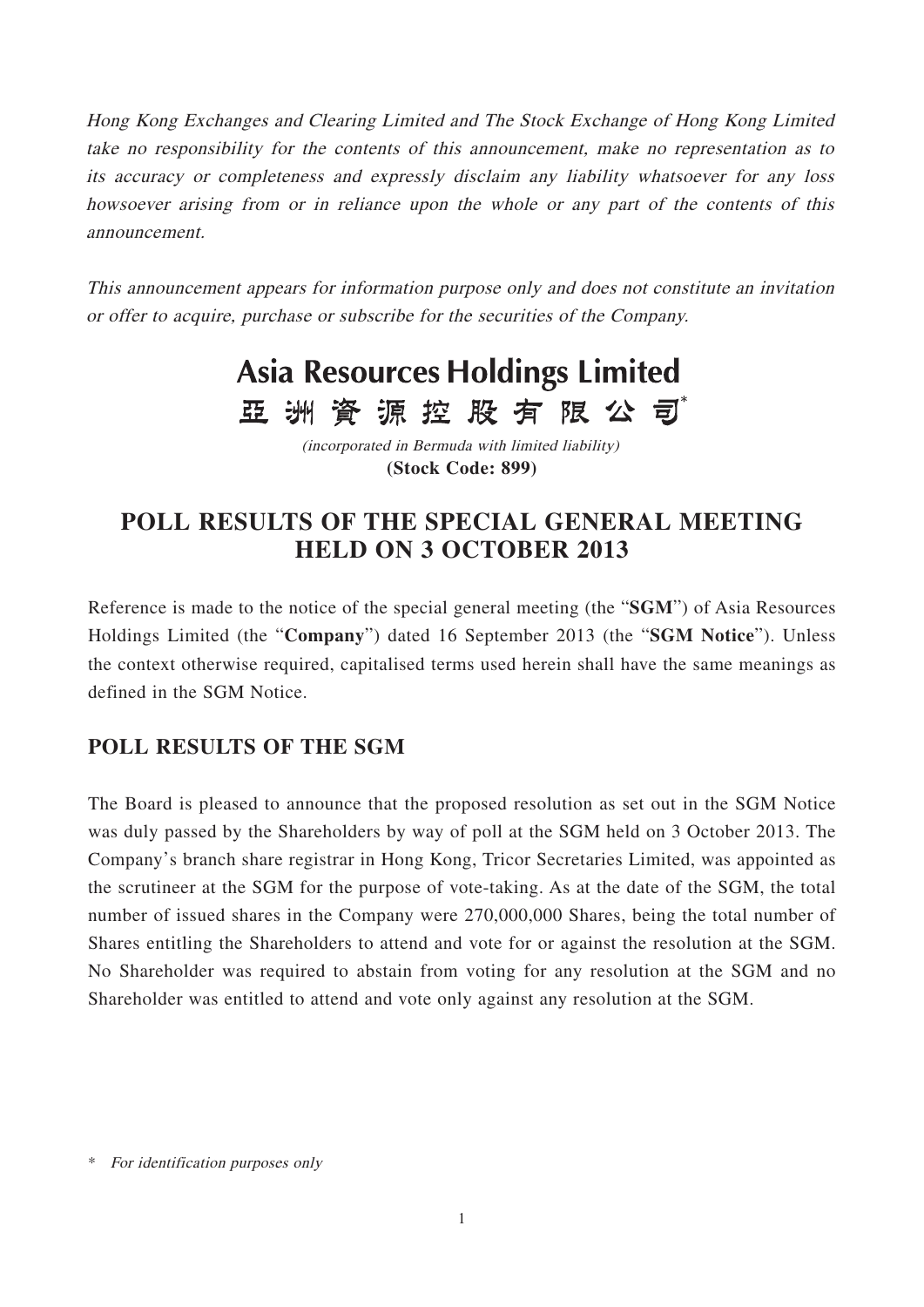The poll results in respect of the resolution put to the vote at the SGM were as follows:

| <b>ORDINARY RESOLUTION</b>                             | Number of votes $(\%)$ |                |
|--------------------------------------------------------|------------------------|----------------|
|                                                        | For                    | <b>Against</b> |
| (a) the execution, delivery and performance by         | 64,885,067             | 53,523         |
| the Company of a placing agreement dated 15            | $(99.92\%)$            | $(0.08\%)$     |
| August 2013 entered into between the Company           |                        |                |
| and Kingston Securities Limited (the "Placing          |                        |                |
| Agent") in relation to the placing of the convertible  |                        |                |
| notes in an aggregate principal amount of up to        |                        |                |
| HK\$535,500,000 (the "Convertible Notes") by the       |                        |                |
| Placing Agent (the "Placing Agreement") (as may        |                        |                |
| be amended from time to time) and the transactions     |                        |                |
| contemplated thereunder be and are hereby approved,    |                        |                |
| confirmed and ratified; (b) subject to the fulfillment |                        |                |
| or waiver of the conditions set out in the Placing     |                        |                |
| Agreement (as may be amended from time to time),       |                        |                |
| the Directors be and are hereby authorised to issue    |                        |                |
| the Convertible Notes in accordance with the terms     |                        |                |
| and conditions of the Placing Agreement (as may        |                        |                |
| be amended from time to time); (c) the directors       |                        |                |
| of the Company be and are hereby authorised to         |                        |                |
| allot and issue new shares of the Company (the         |                        |                |
| "Conversion Shares") which may fall to be issued       |                        |                |
| upon the exercise of the conversion rights attaching   |                        |                |
| to the Convertible Notes; and (d) the directors of the |                        |                |
| Company are hereby authorised to do all such further   |                        |                |
| acts and things and execute such further documents     |                        |                |
| which in their opinion may be necessary or expedient   |                        |                |
| to give effect to the terms of the Placing Agreement   |                        |                |
| and the issue and allotment of the Conversion Shares   |                        |                |
| or any of the transactions contemplated under the      |                        |                |
| Placing Agreement.                                     |                        |                |